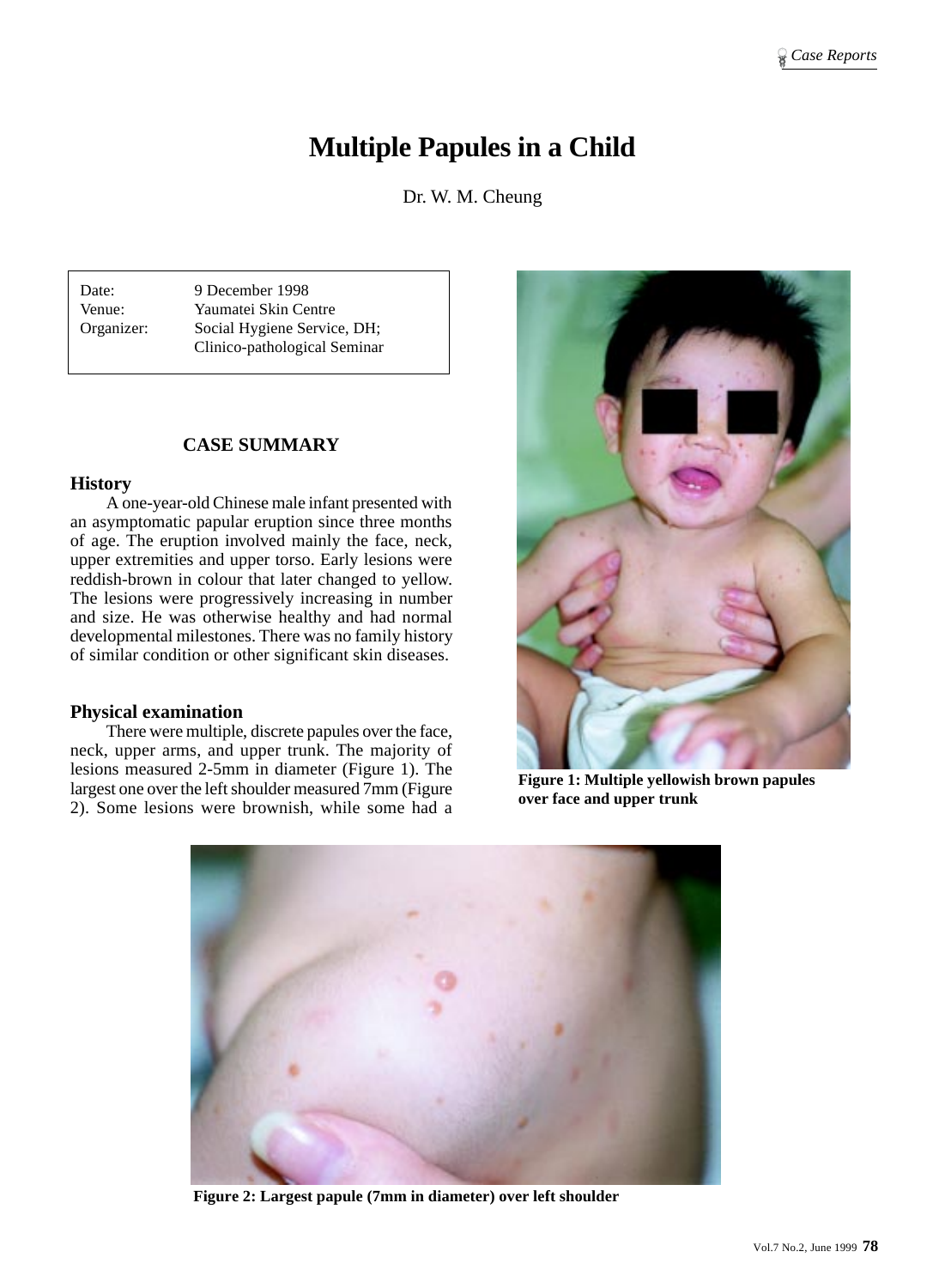yellowish hue. Mucous membrane was not affected. Darier's sign was negative. The rest of the physical examination was normal. In particular, there were no hepato-splenomegaly, lymphadenopathy, or skeletal abnormality. Ophthalmological assessment showed no evidence of ocular involvement; iris and fundi were normal and intra-ocular pressure was not increased. There was no evidence of neurofibromatosis.

## **Investigations**

Skin biopsy showed dermal infiltrate of histiocytes with abundant eosinophilic cytoplasm, intermingled with Touton giant cells and scanty eosinophils. Occasional histiocytes showed cytoplasmic vacuolation. No mitotic figure was seen. Overlying epidermis was unremarkable. Giemsa stain showed scattered mast cells. S100 stain was negative. Complete blood count and serum lipid were all within normal limits.

# **Diagnosis**

The diagnosis was multiple juvenile xanthogranulomata of the small nodular form.

# **Management**

Patient's parents were given explanation and reassured. No specific treatment was given.

## **REVIEW ON JUVENILE XANTHOGRANULOMA**

Juvenile xanthogranuloma (JXG) is a benign, self-limiting disease of infants and children, rarely of adults. It is characterized by solitary or multiple yellow to reddish-brown papules and nodules in the skin and other organs. The lesions consist of histiocytic infiltrate with varying degrees of lipidation in the absence of metabolic abnormalities. Pathogenesis is unclear.

# **Historical background1**

The condition was first termed nevoxanthoendothelioma in 1912 by McDonough in describing yellowish red nodules in infants that spontaneously resolve. The term juvenile xanthogranuloma (JXG) was coined by Helwig & Hackney in 1954 to describe the histologic findings of lipid-laden histiocytes and giant cells. Adult form of JXG was first noted in 1963.

## **Incidence**

JXG is the most common form of non-X histiocytosis. Commonly lesions appear in the first year of life: at birth (20-30%), <6 months (50%), <1 year (80%).2 Adult cases have been rarely reported in the literature. There is no sex predilection or familial tendency.

## **Clinical features**

The usual features of the condition are its onset in infancy, sudden appearance of lesions, and spontaneous regression over 3 to 6 years.

Two forms have been described: a small nodular form and a large nodular form.<sup>1</sup>The small nodular form presents as numerous (up to 100), firm, asymptomatic, small (averaging 2 to 5 mm in diameter), hemispheric lesions. They are red-brown at first and then quickly turn yellowish. The lesions are mainly located on the upper part of the body (face, neck, scalp and upper trunk). Mucous membranes are seldomly involved. There is frequent association with cafe au lait spots.

Ocular involvement is the most common extracutaneous manifestation reported. Its frequency has been quoted as up to 10% of cases in one report.<sup>3</sup> However Chang and colleague reviewed eight cutaneous JXG series from 1959 to 1994.<sup>4</sup> Of 260 patients in these series, only one had intraocular involvement (0.4%). Two retrospective series describing patients with ocular JXG were also reviewed.<sup>4</sup> A total of 39 cases of ocular JXG have been reported. At least 16 (41%) of which had cutaneous disease. Ocular lesions may precede or follow the cutaneous lesions. Iris involvement may lead to spontaneous haemorrhage in the anterior chamber. Secondary glaucoma and blindness may pursue unless the condition is recognized in the early stages and satisfactory treatment instituted. Corneal and orbital involvement will result in epibulbar lesions and proptosis respectively. Survey from ophthalmologists suggested that ophthalmological screening of patients with JXG should be particularly targeted to patients with risk factors of multiple skin lesions, new diagnosis and age of 2 years or younger.4

The large nodular form is less frequent. Lesions are usually solitary or few in number. They are generally round, 10 to 20 mm in diameter, translucent, red, and show telangiectasia on their surface. There may be mucosal involvement. Systemic involvement is rare which includes lungs, bones, kidneys, pericardium, colon, ovaries, and testes. Associations with